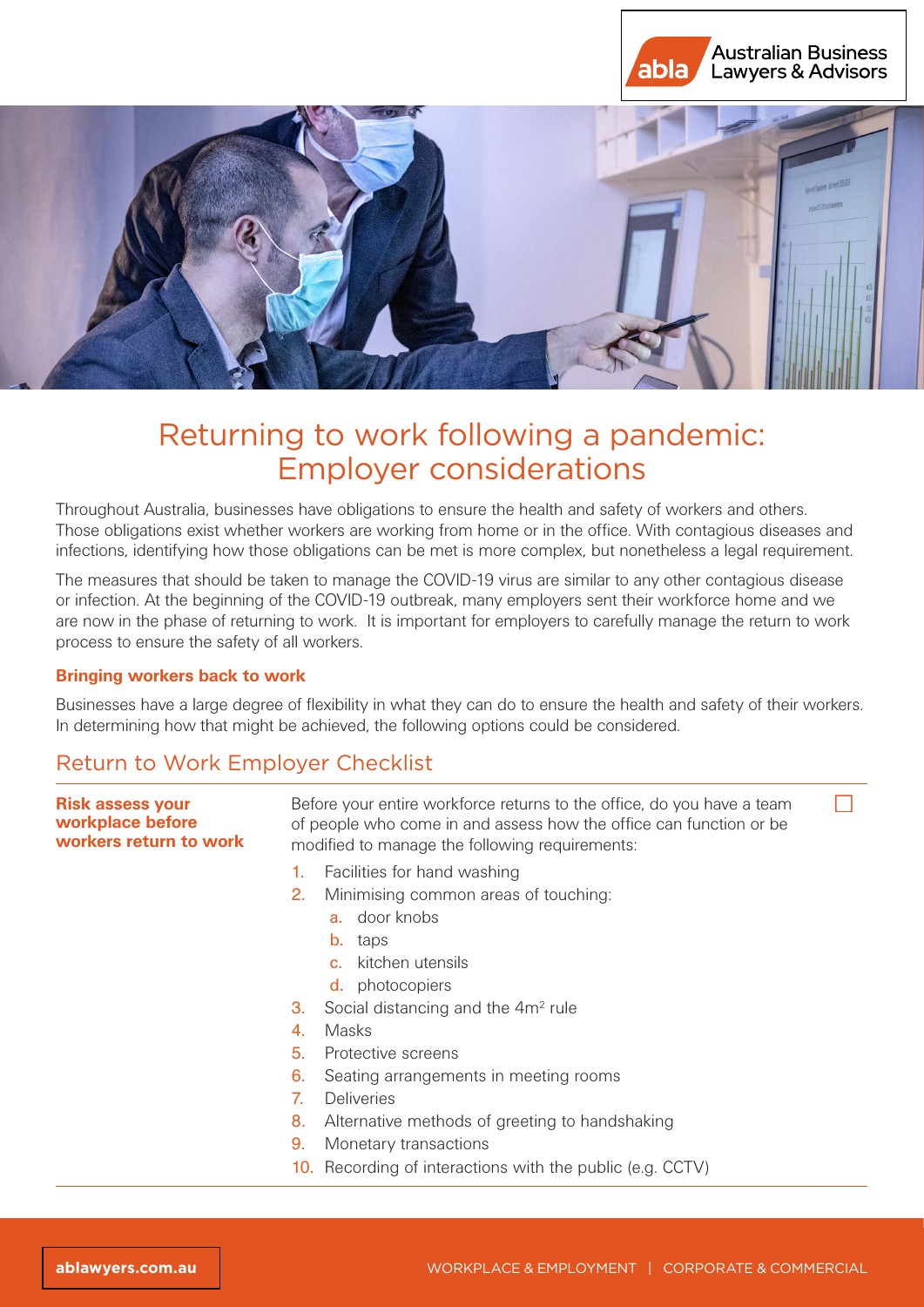

| <b>Assess whether</b><br>all workers need<br>to return to work<br>simultaneously | Consider if it is possible to reintroduce the workplace in a gradual<br>progression, with initial workers being chosen to prepare the workplace<br>to be COVID-19 ready, for the remaining workers.<br>Consider whether workers should have or be permitted to work<br>staggered start times to minimise exposure during peak traffic times.<br>Determine if you can split your workforce into two or more teams<br>that alternate between working in the office and working at home,<br>with the outcome being that workspaces are further apart.                                                                                                                                                                                                                                                                                                                                                                                                                                                                                                                                                                                                       |  |
|----------------------------------------------------------------------------------|----------------------------------------------------------------------------------------------------------------------------------------------------------------------------------------------------------------------------------------------------------------------------------------------------------------------------------------------------------------------------------------------------------------------------------------------------------------------------------------------------------------------------------------------------------------------------------------------------------------------------------------------------------------------------------------------------------------------------------------------------------------------------------------------------------------------------------------------------------------------------------------------------------------------------------------------------------------------------------------------------------------------------------------------------------------------------------------------------------------------------------------------------------|--|
| <b>Consultation</b>                                                              | Achieving compliance and avoiding employee push-back will be much<br>easier if workers are consulted before procedures are mandated.<br>Consultation also can produce innovative and better ideas. However,<br>above all consultation is a legal requirement. Topics you could consult<br>on include:<br>Talking to workers about office standards.<br>1.<br>Talking to workers about whether they prefer working in the office<br>2.<br>or at home or a mix of working in the office and home.<br>If you lease your workplace, what the landlord is doing to manage:<br>3.<br>a. Common areas (e.g. lifts)<br><b>b.</b> Air conditioning<br>Frequency of sanitation<br>$C_{\star}$<br>Start the conversation now about what steps will be taken in the<br>4.<br>future if there is a further outbreak. What was done well and<br>what could be done better?<br>For workers working from home, make sure that there are adequate<br>communication arrangements in place so that workers can easily<br>communicate, seek help and remain connected.<br>Make sure any employee assistance program is operational and access<br>to it is well communicated. |  |
| <b>Setting standards</b>                                                         | Every workplace will be different and some techniques will work<br>for some workplaces, but not others. To avoid confusion, set standards<br>that workers are expected to meet. For example, set a standard greeting<br>that everyone in the business should use. Think about how you want to<br>manage guests and clients who present with the appearance of being<br>unwell. These people may be important for business continuity. How<br>can you manage interactions with them in a diplomatic way?<br>Provide signage about your standards not only to be informative,<br>but to reinforce that these are mandatory requirements.                                                                                                                                                                                                                                                                                                                                                                                                                                                                                                                   |  |
| Don't neglect<br>workers at home                                                 | Businesses have an obligation to ensure the health and safety of workers,<br>regardless of whether they are working at home or in the office. Consider<br>what you have actively done to make sure that the working from home<br>environment is adequate. When making this assessment, don't forget<br>long-term issues such as seating arrangements, ergonomic setup, light<br>levels and mental health status.                                                                                                                                                                                                                                                                                                                                                                                                                                                                                                                                                                                                                                                                                                                                         |  |